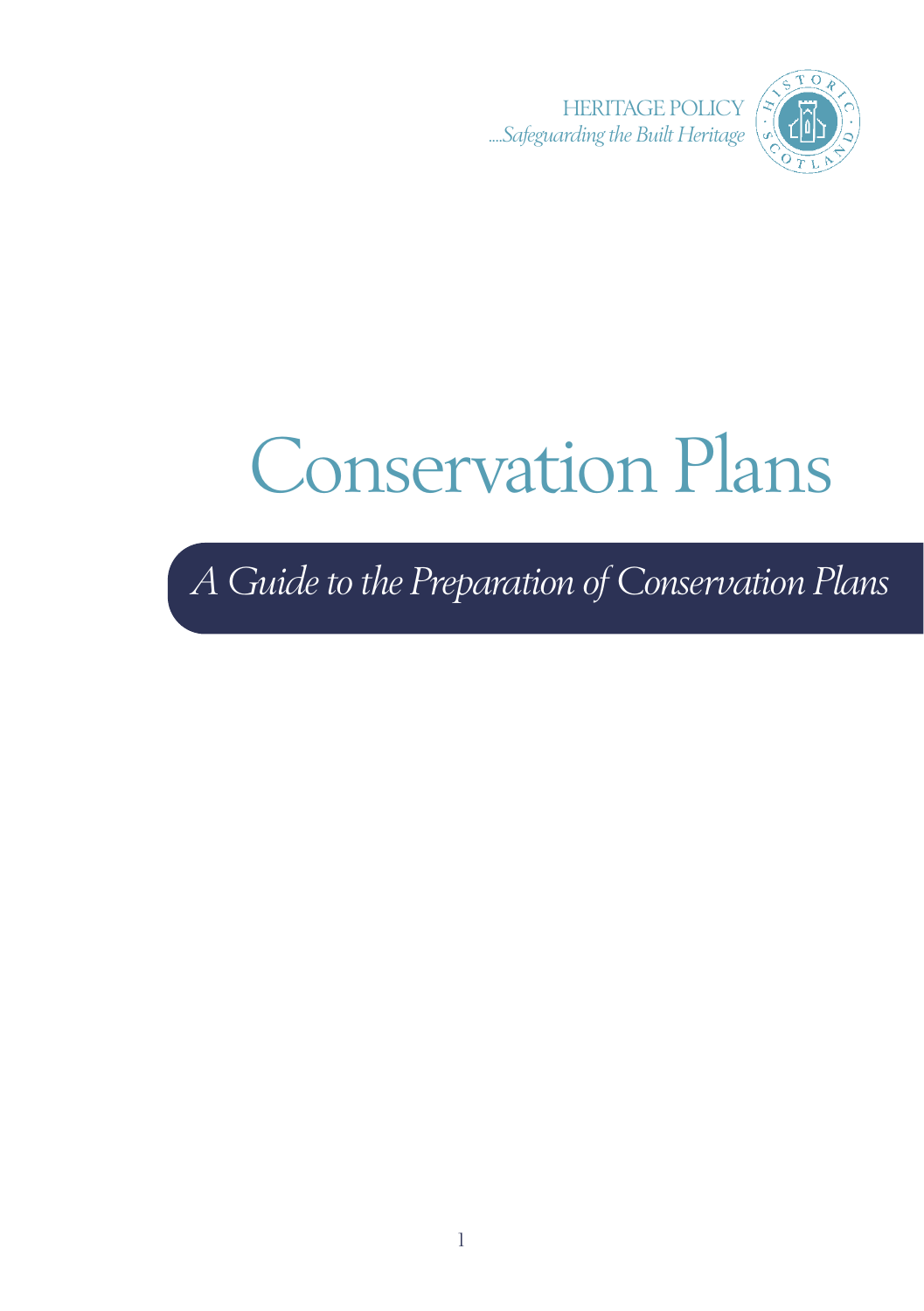*A Guide to the Preparation of Conservation Plans*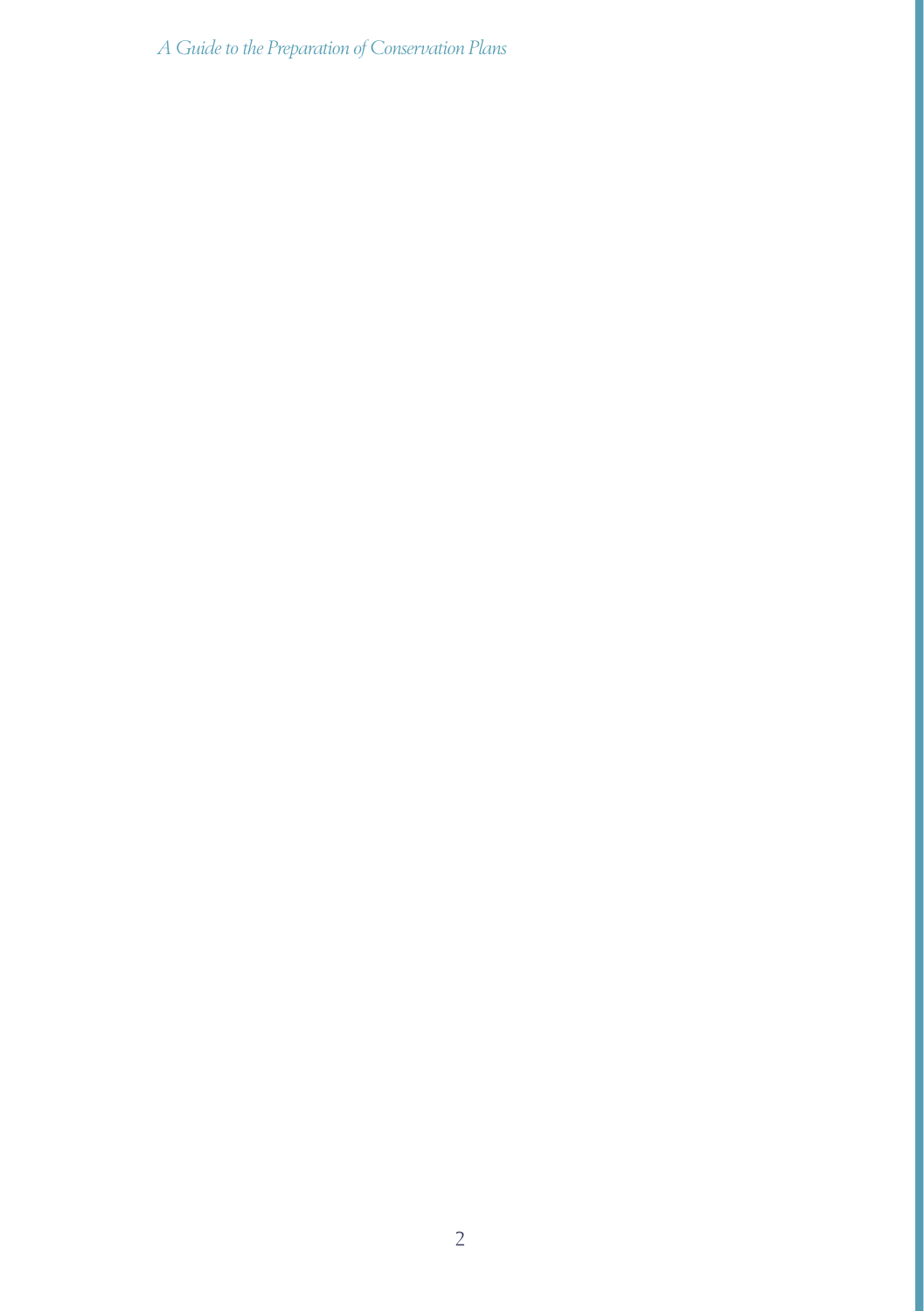### 1.0 INTRODUCTION

1.1 Scotland has a diverse built heritage: ancient monuments and archaeological sites and landscapes, historic buildings, townscapes, parks and designed landscapes. The Scottish Executive is committed to conserving the built heritage and using it in a way that meets the needs of today without compromising the ability of future generations to understand, appreciate and benefit from it.

1.2 The built heritage needs to be managed and maintained. A conservation plan is a useful tool to assist those with responsibility for individual parts of the built heritage to consider the needs of their site, building, monument or landscape (hereafter referred to as site) and how it can be effectively and efficiently managed. This document offers guidance on the contents and preparation of conservation plans.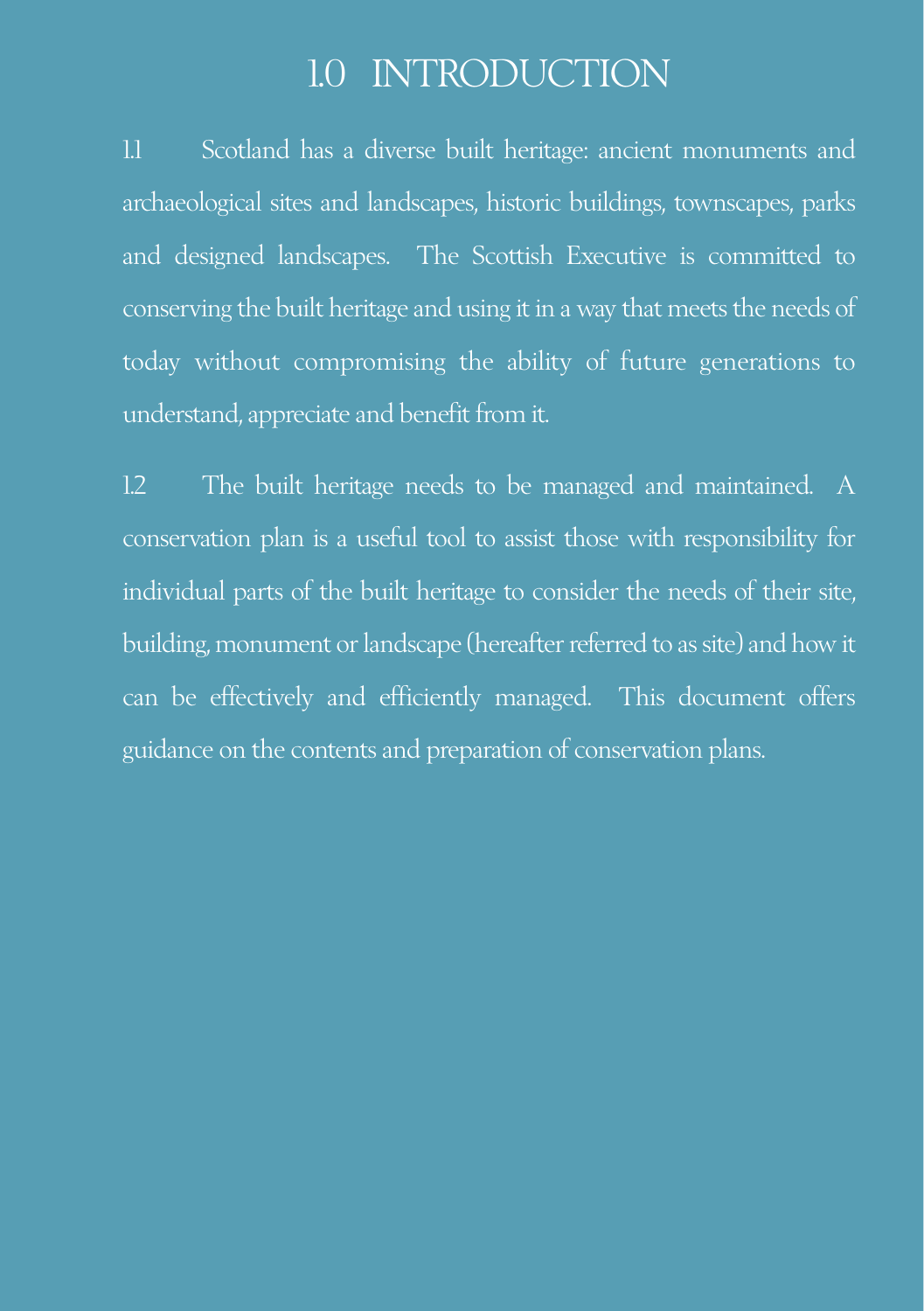## *2.0 What is a Conservation Plan?*

- 2.1 Preparation of a conservation plan encourages those with responsibility for the site to think about it in a structured way, to assess how and why it is significant, and how it should be managed in order to conserve that cultural significance. Conservation plans should meet the needs of the site and the requirements of its owner. A conservation plan should be as comprehensive as is appropriate for the size and complexity of the site: the plan required for a category C listed residential property or a simple field monument will be a very different (and much shorter) document than that required for a large or complex building or monument.
- 2.2 A Conservation plan must be a living document, having a clearly defined purpose, and which is used and updated as required. The preparation of a conservation plan must not be an end in itself, but be considered as a necessary management tool. A conservation plan should pay dividends in the long term by providing a firm foundation for management and expenditure decisions.
- 2.3 The objectives of a conservation plan are:
- a. to identify the cultural and historic significance of the site, and
- b. to set out a policy and strategy for the management and conservation of those physical attributes of the site that contribute to that significance.
- 2.4 For some conservation plans, specialist reports and detailed research may be required where circumstances dictate. Consultation on the conservation plan and the action it proposes may also be required in some circumstances (see section 4).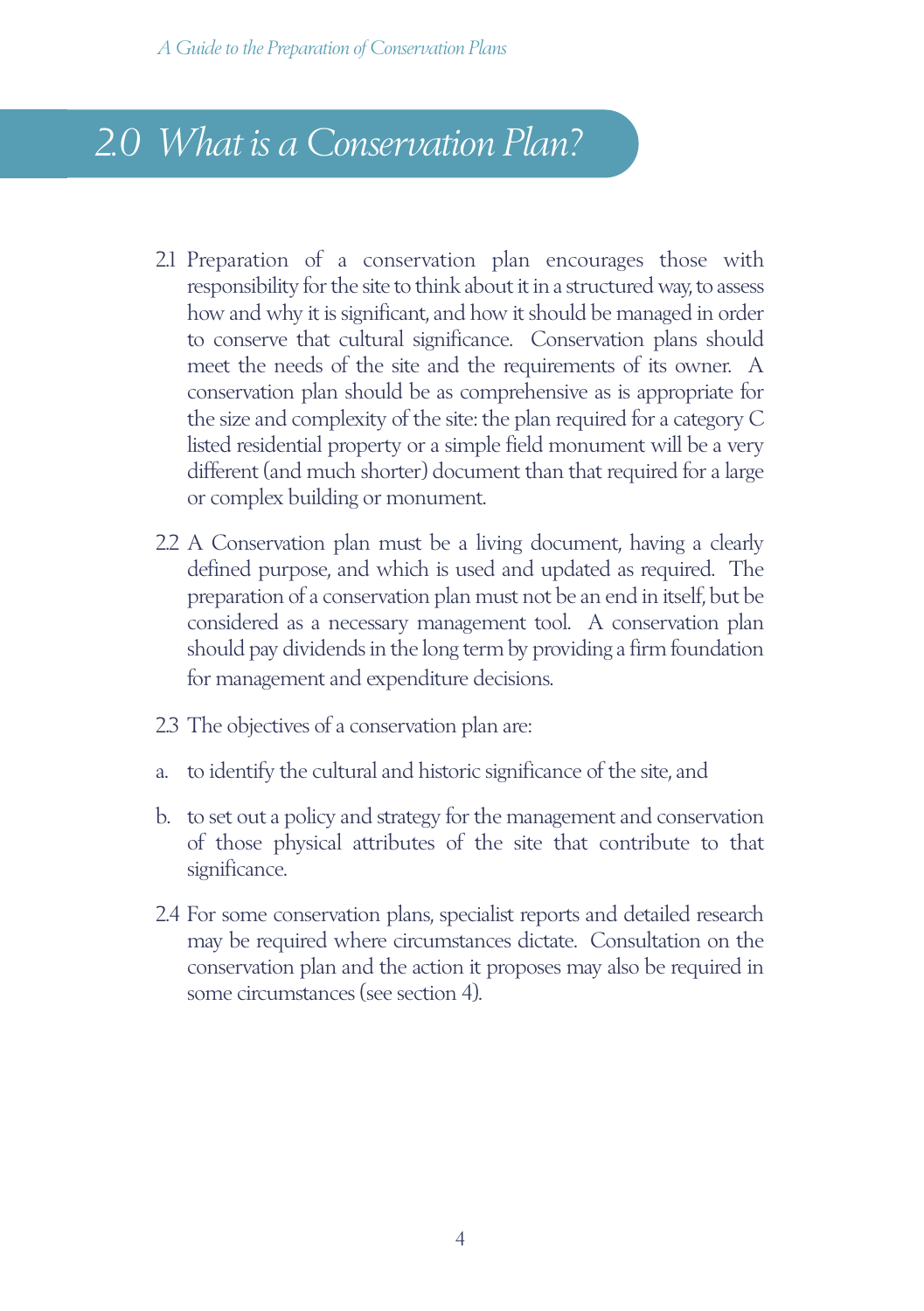## *3.0 Structure of the Conservation Plan*

#### 3.1 INTRODUCTION

- State the address and give a brief description of the site to which the plan relates;
- Specify the authorship of the conservation plan, its date of preparation, the stakeholders, and the intended recipients;
- Identify all those who were consulted on, and contributed to, the preparation of the conservation plan, and note any proposed future consultations.

#### 32 SUMMARY

Summarise the main conclusions and recommendations made in the plan, whether for physical interventions or management strategies, under the categories of Urgent, Necessary and Desirable, with a programme and timetable for implementation.

#### 33 THE SITE

Identify the site by name, address, location, grid reference and current ownership; provide information on any statutory or nonstatutory designations, for example, scheduling, category of listing, location within a conservation area, or inclusion in the Inventory of Historic Gardens and Designed Landscapes. Reference to any natural heritage, landscape or other designations should also be included.

#### 3.4 ASSESSMENT OF SIGNIFICANCE

Assess and analyse the historical and cultural significance of the site, noting any features of related interest (for example natural heritage). If not already in existence, and where necessary, commission relevant specialist reports from, for example, archaeologists, architects, landscape architects, surveyors, structural engineers, architectural, garden, art and furniture historians, ecologists and others appropriate to the type and scale of the site.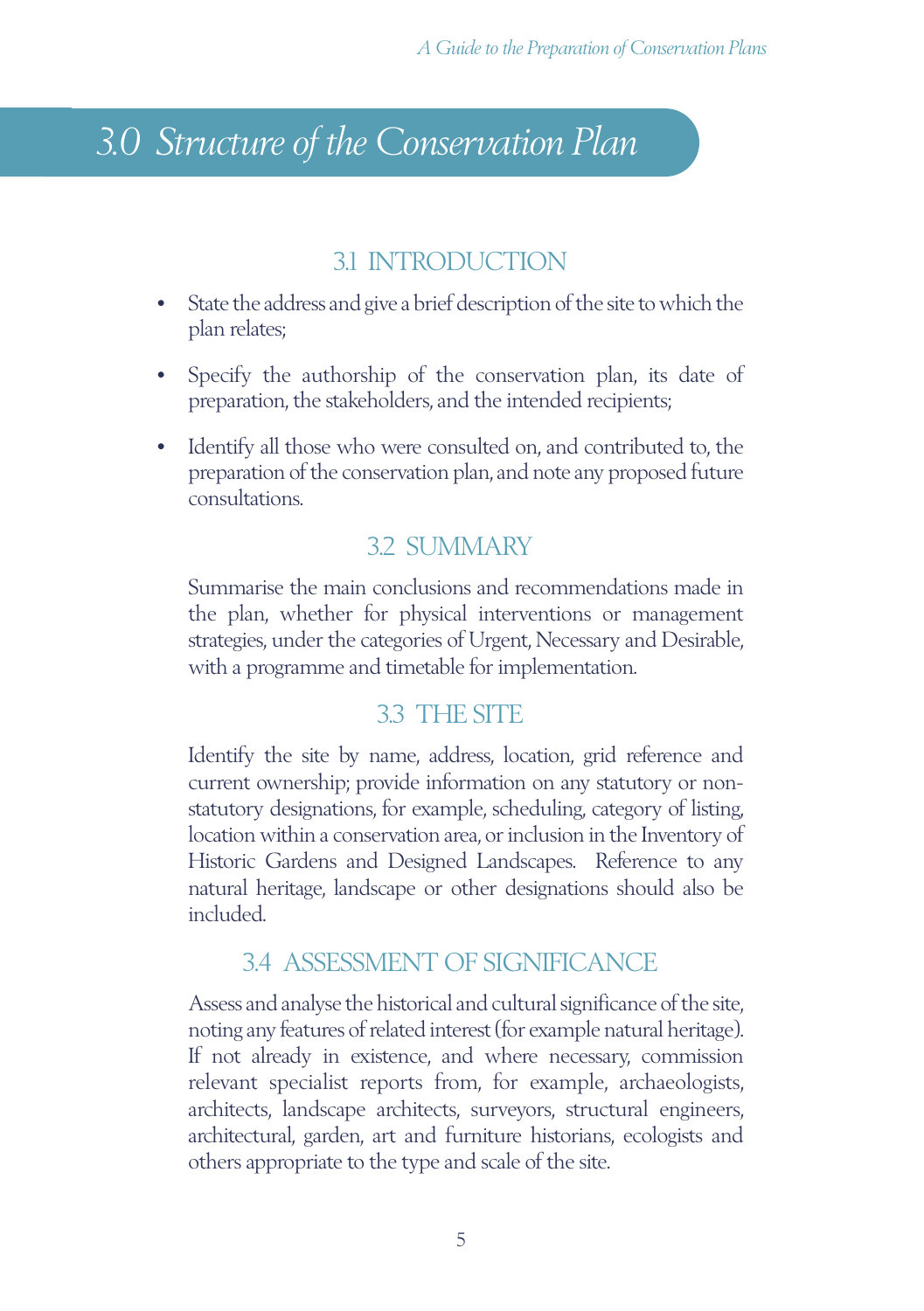Prepare a resources audit, including: a site survey; a schedule of elements of interest both within the site and the immediate and wider setting; a statement of the recorded history of the site and its contents; its construction, materials and decoration; hard and soft landscaping; previous interventions and repairs, and earlier and current uses. It should also identify any gaps in the knowledge of the site.

For large or complex sites, it is desirable to summarise the assessment of significance.

#### 3.5 ASSESSMENT AND ANALYSIS OF CONSERVATION NEEDS

Having identified the cultural significance of the site, an assessment of its particular problems and sensitivities is required, along with consideration of the options available for its conservation. Issues to consider will include:

- Identification of the current use of the site and consideration of any need for an appropriate change of use;
- The condition of the site and any need for repair;
- Any constraints imposed by statutory consent requirements;
- Actions needed to conserve or restore the setting of the site;
- Identification of any development issues and opportunities ;
- Any public access requirements or limitations;
- Servicing needs;
- The costs of the various recommended measures;
- The likely resources available for the site, both immediate and in the future.

Having considered the options available, the proposed actions should be identified and justified. An assessment of the effect on the site of any proposed works should be prepared, for example by way of a table, checklist or other form.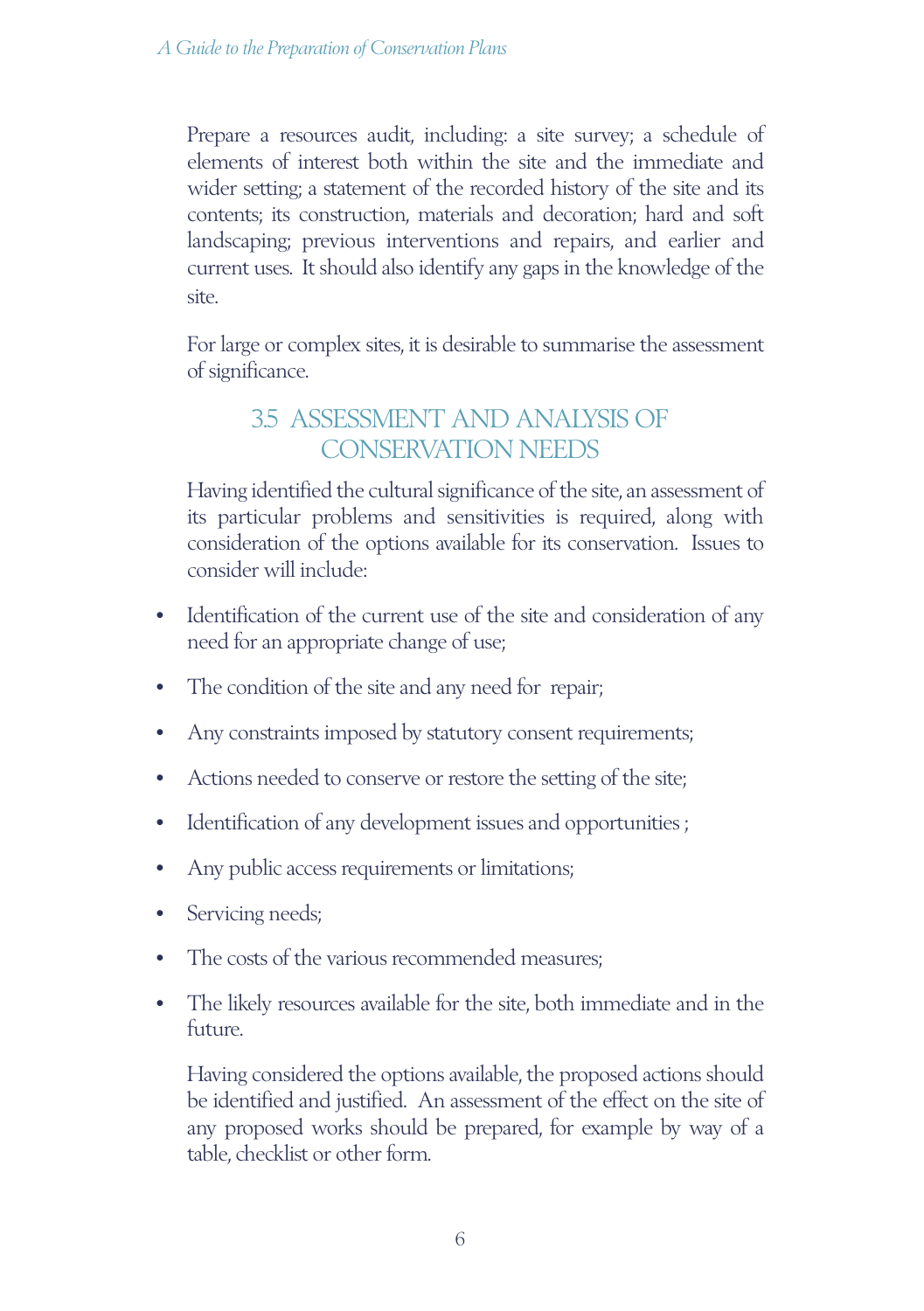#### 36 ACTION PLAN

Having identified what needs to be done, a statement should be prepared setting out the actions necessary to preserve the cultural and historic significance of the site. These might include:

- Repairs needed to any structure, finishes and contents, setting out priorities and categorising them as Urgent, Necessary and Desirable, as appropriate;
- Actions required to conserve or restore the setting of the site;
- Identification of appropriate materials and technical skills and their sourcing;
- Compliance with statutory requirements;
- An ongoing maintenance schedule (see section 3.8 below);
- A management plan appropriate to the site (see section 3.8 below);
- Provision or retention of public access, and its promotion;
- Enhancement of the presentation of the site to improve public understanding and enjoyment;
- Creation of a framework for site management and any future interventions;
- Recording of change, and the maintenance of an archival resource:
- Opportunities for development, and design parameters.

**The Action Plan should identify clearly who has responsibility for the actions proposed. It should also identify possible sources of funding for the implementation of the action plan, with any time restrictions on expenditure.**

#### 3.7 REVIEW ARRANGEMENTS

The conservation plan should set out the arrangements and timescale for a periodic review of the contents of the plan and the implementation of the action it recommends.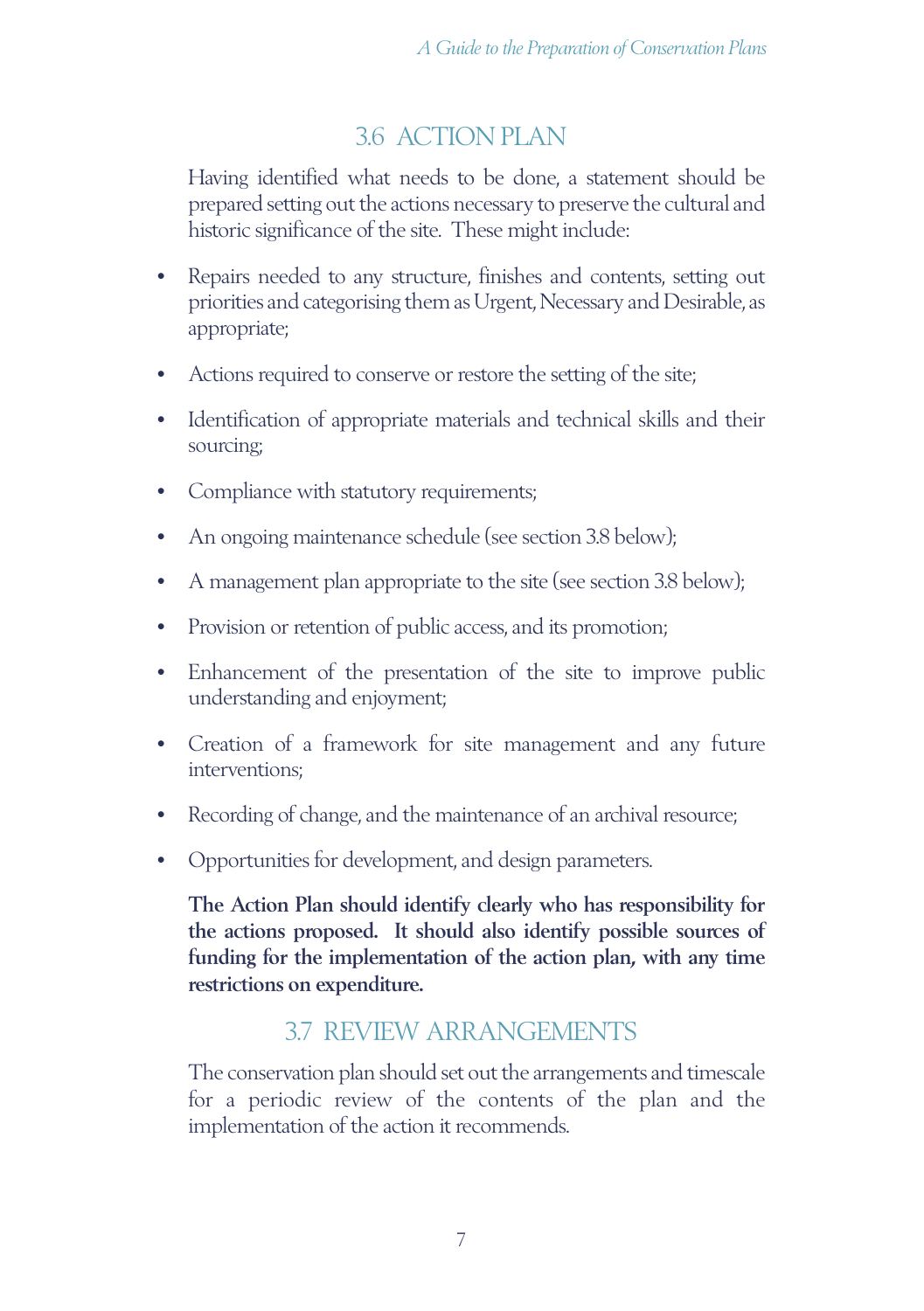#### 3.8 SUPPLEMENTARY INFORMATION

Depending on the length and nature of the conservation plan, some information may be better put in Appendices, which, if they are lengthy, may best be contained in a volume separate from the conservation plan itself.

The Appendices should include the following, as appropriate:

- A. Bibliography and references
- B. Specialist reports and documentation
- C. Plans, photographs and other site data
- D. Visitor survey data
- E. Gazetteer (systematic site survey, its geography and topography)
- F. Routine building maintenance schedule, to include:

clearing leaves, snow, controlling plant growth, removal of bird soiling, inspecting for insect or fungal attack. Removal of graffiti;

minor repairs to slate and tile roofs, repair of leadwork and other roof coverings, maintenance of thatch, maintenance of rainwater goods;

inspection and clearing of underground drainage;

repairs to masonry and external finishes;

preventative treatment against insect or fungal attack;

repairs to internal finishes;

glazing and pointing repairs;

internal decoration;

maintenance of hard and soft landscaping;

maintenance of any interpretative panels and presentation schemes.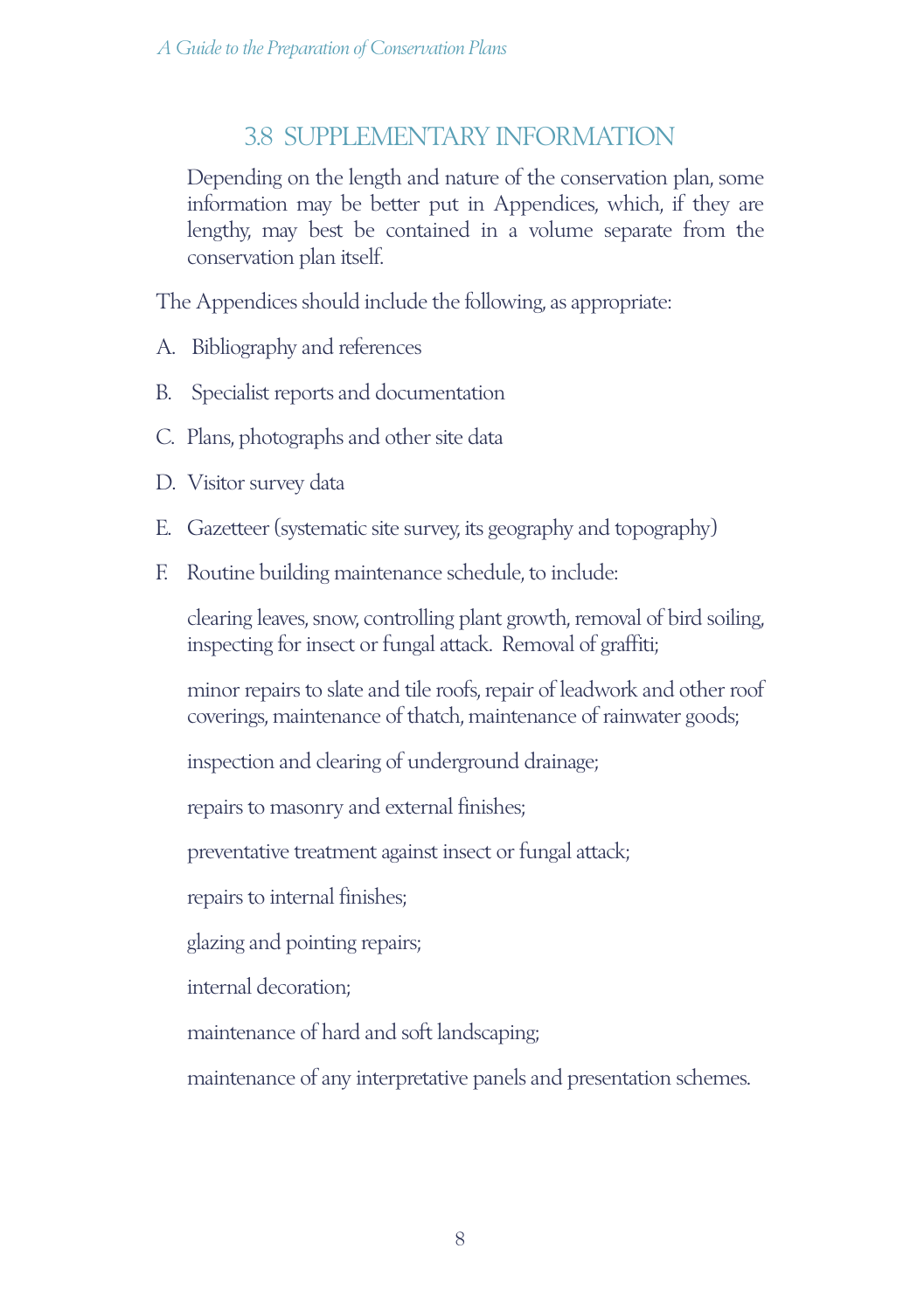G. Management plan, for example, that for field monuments and historic landscapes might include:

management of grazings and stock;

management of vegetation (including bracken control), scrub, trees and forestry;

cultivation;

erosion control and repair;

rabbit control;

drainage, wet sites and peat;

fencing, quarrying, dumping and storage;

vehicles, tracks, services and construction;

natural heritage values;

metal detecting;

reporting of finds;

impact of visitors.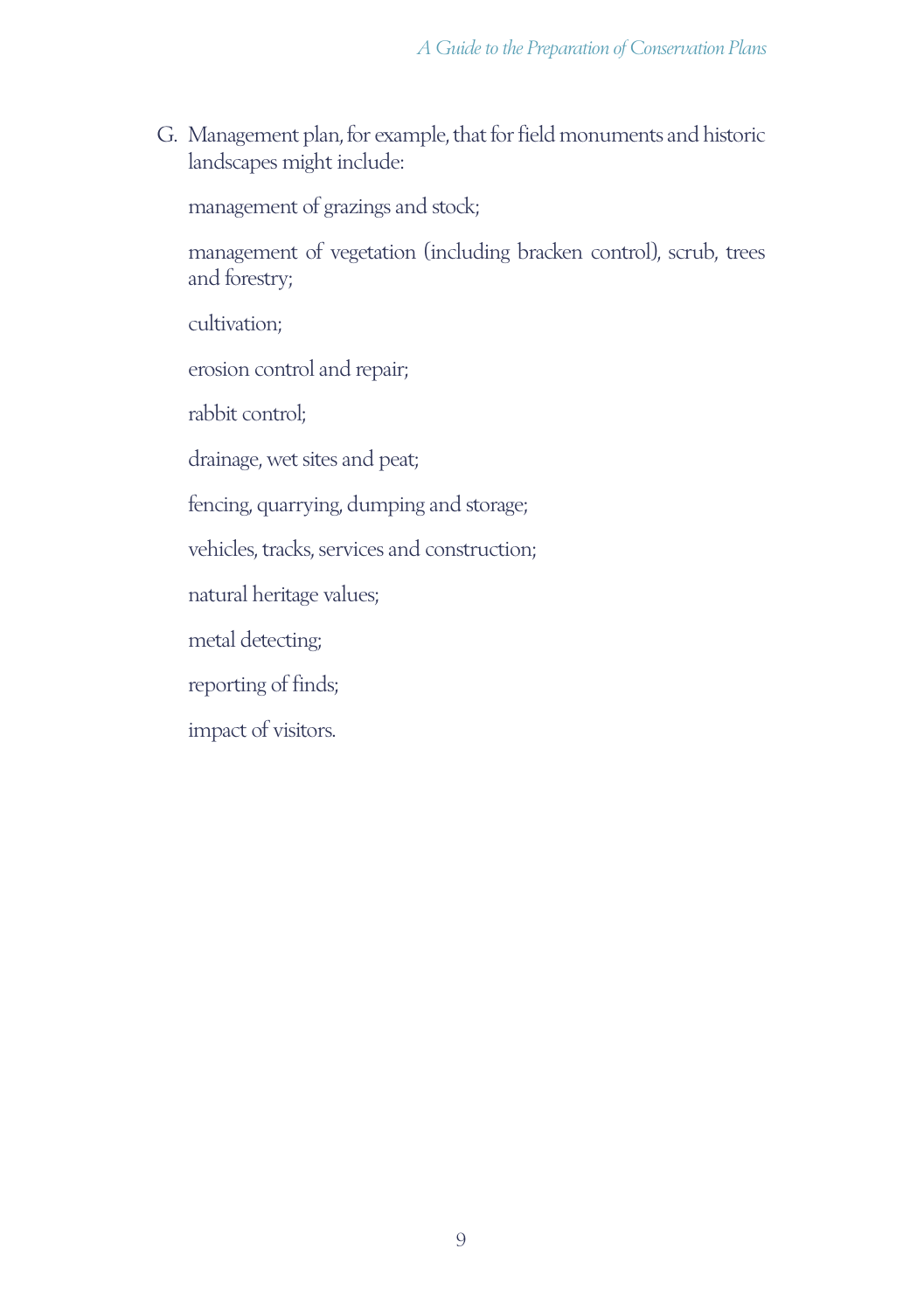## *4.0 Consultation on Conservation Plans*

4.1 Sometimes, there will be a necessity to consult on the content of a conservation plan. This may happen when the preparation of a plan is a pre-condition of applying for grant, or where those responsible for a site wish to take early, informal views, for example from the local authority, on how they propose to manage and conserve the site. Consultation with the local or wider community may also be desirable in some instances if what is proposed is likely to have an impact beyond the site itself. Consultation may need to take place at the briefing stage, in assessing significance, during drafting and in determining policies. Proper consultation on the plan can lead to greater commitment to any action proposed.

4.2 Consultation with the following may be desirable:

- The local planning authority. (Contact the Conservation Officer or Council or Islands Archaeologist);
- Statutory bodies: Historic Scotland (Contact the Area Historic Buildings Inspector or Area Ancient Monuments Inspector), and, where appropriate, public bodies such as Scottish Natural Heritage, the National Museums Scotland and the Scottish Museums Council;
- Heritage Lottery Fund, or other Lottery distributor, where the plan is being prepared in support of an application for Lottery funds;
- Other funding agencies as appropriate;
- Community groups, community council and/or local civic trust;
- Specialist advisory groups, for example, The Garden History Society, The Association for Industrial Archaeology, Docomomo Scotland, The Architectural Heritage Society for Scotland, The Scottish Civic Trust, The Council for Scottish Archaeology, The Society of Antiquaries of Scotland, and The Society for the Protection of Ancient Buildings in Scotland.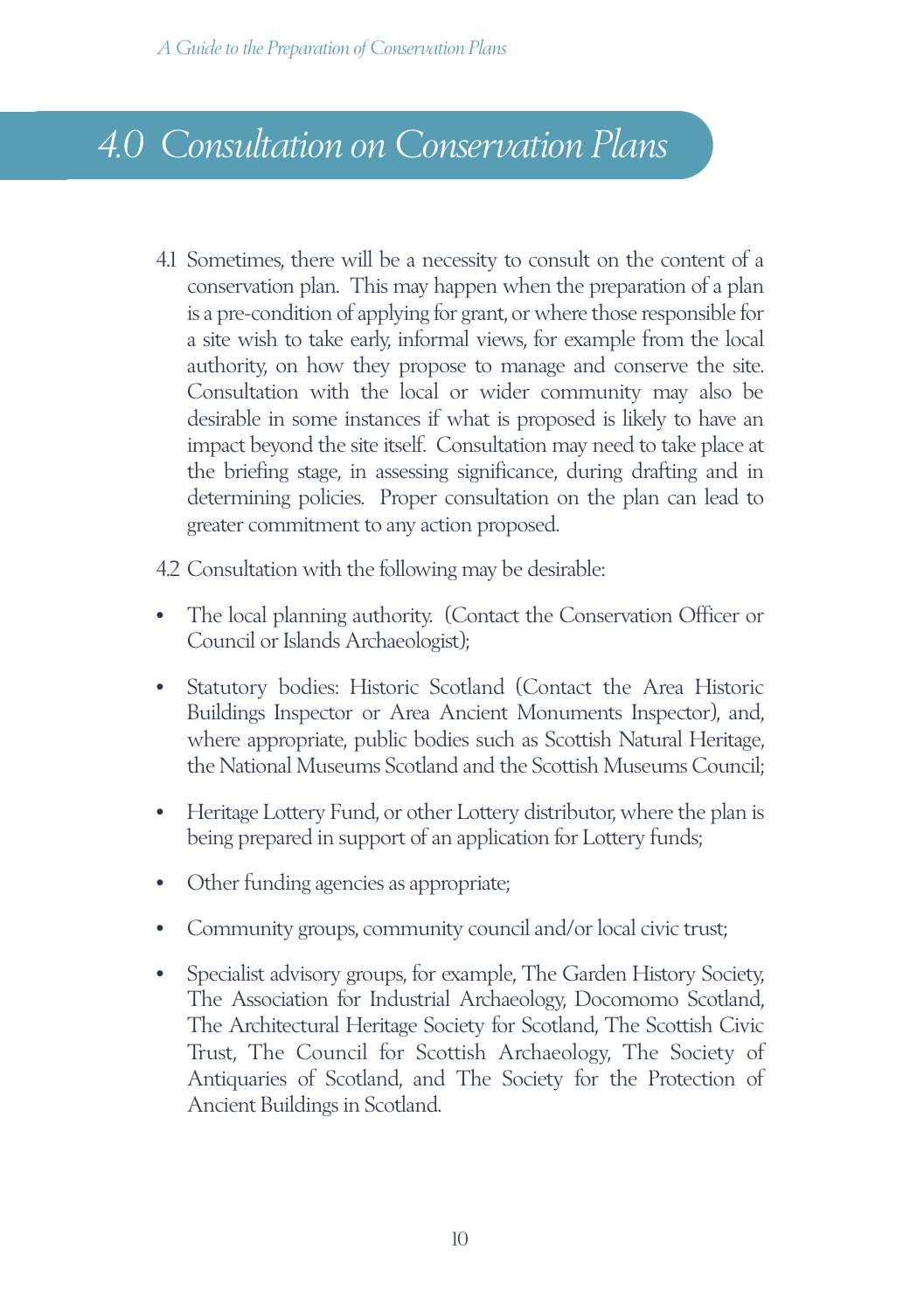4.3 An informal discussion with the planning authority and any statutory bodies may also be advisable once the resources audit has been completed in order to obtain consensus on the assessment of cultural significance, likely areas of vulnerability and a draft action plan. At least three weeks should be allowed for subsequent consultation on a first draft of the plan, and at least two weeks on a second draft, which has incorporated responses to the first, before adoption of the completed plan.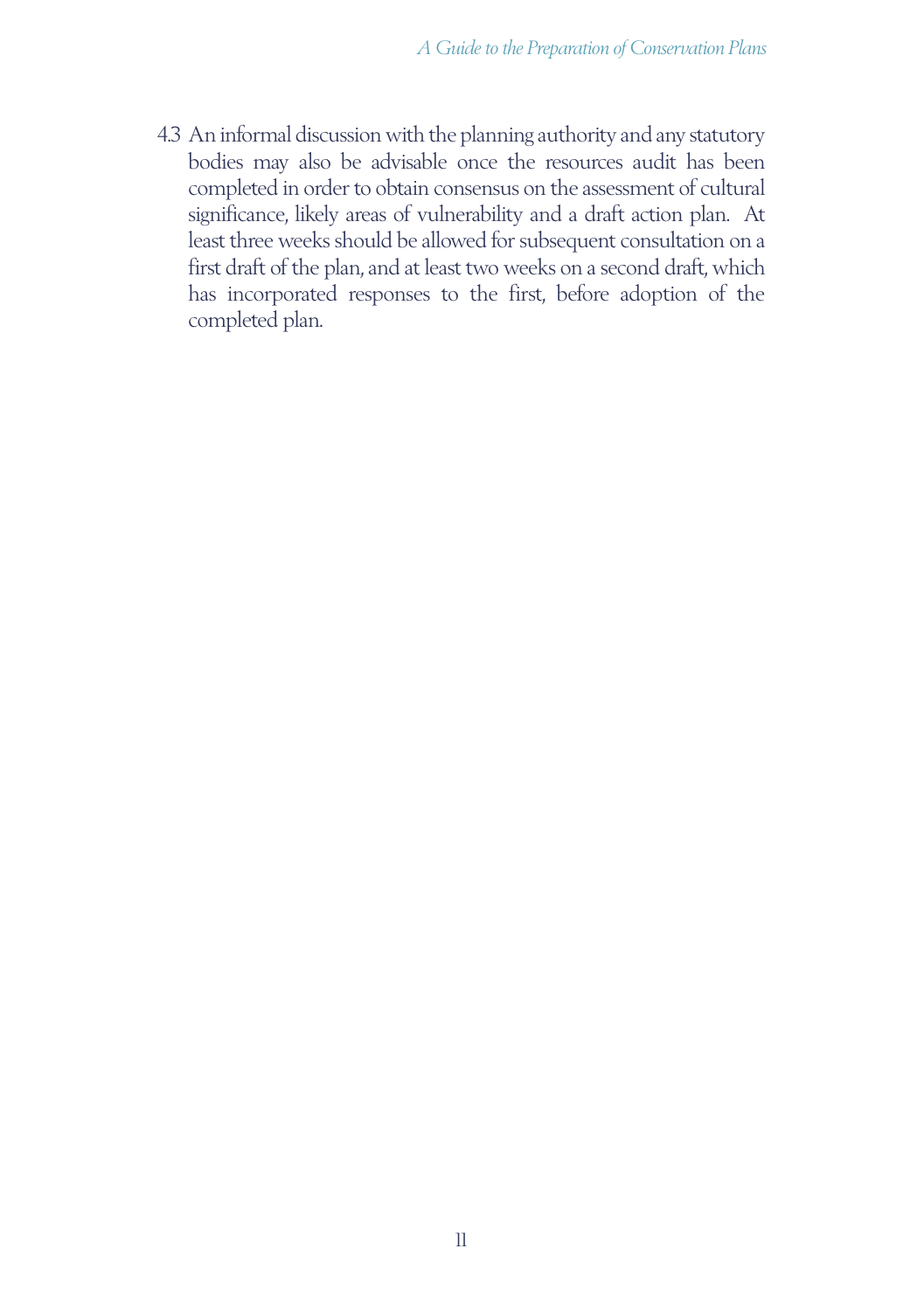## *5.0 Implementation of Conservation Plans*

The conservation plan should include a section setting out the timescale for its implementation. It should also identify who is responsible for each activity. Timescales should be realistic and take account, where relevant, of the need to apply for grants and obtain any necessary statutory consents.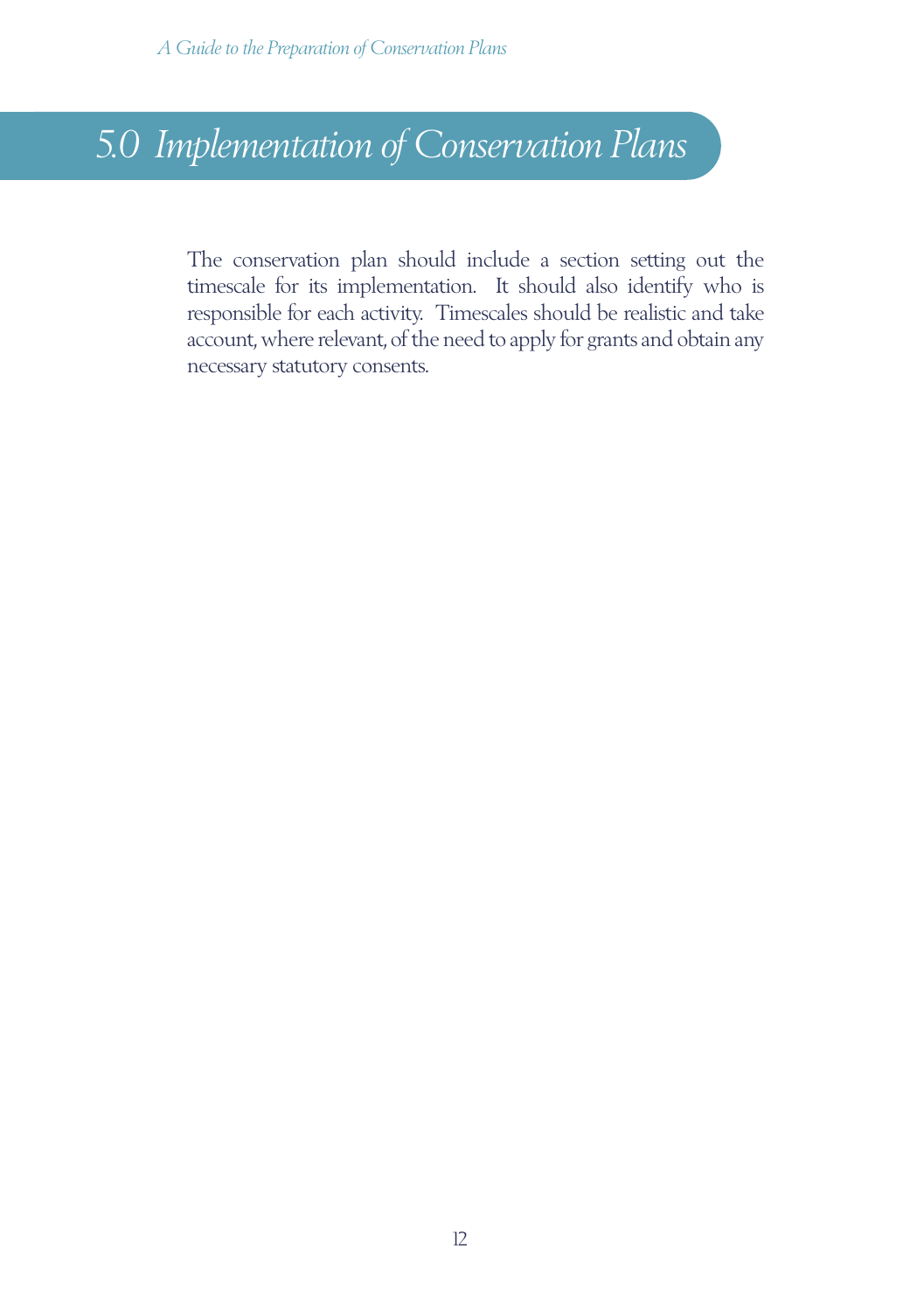## *6.0 Distribution of Conservation Plans*

6.1 Copies of the adopted plan should be lodged with:

1. The owner/commissioner of the plan;

2. The local planning authority, generally the Conservation Officer and/or the Council or Islands Archaeologist;

3. Statutory bodies e.g. Historic Scotland and/or Scottish Natural Heritage where appropriate;

4. Heritage Lottery Fund, or other Lottery distributor, where a plan is being lodged in support of a grant application;

5. Community groups, the local community council, the local civic trust etc, where substantive responses to drafts were received;

6. Specialist advisory groups, where substantive responses to drafts were received;

7. Royal Commission on the Ancient and Historical Monuments of Scotland;

8. Local sites and Monuments Record/Archives/Local History Study Centre.

- 6.2 Consideration should be given to publishing conservation plans that relate to sites of national importance.
- 6.3 Where conservation plans are to be distributed more widely than the owner, project team, planning authority, statutory bodies and funders, then confidential elements, for example, where there is a risk of theft, may be omitted from the publicly-accessible copies. Copyright rests with the author who will licence stakeholders to make reproductions in order to further the conservation of the site.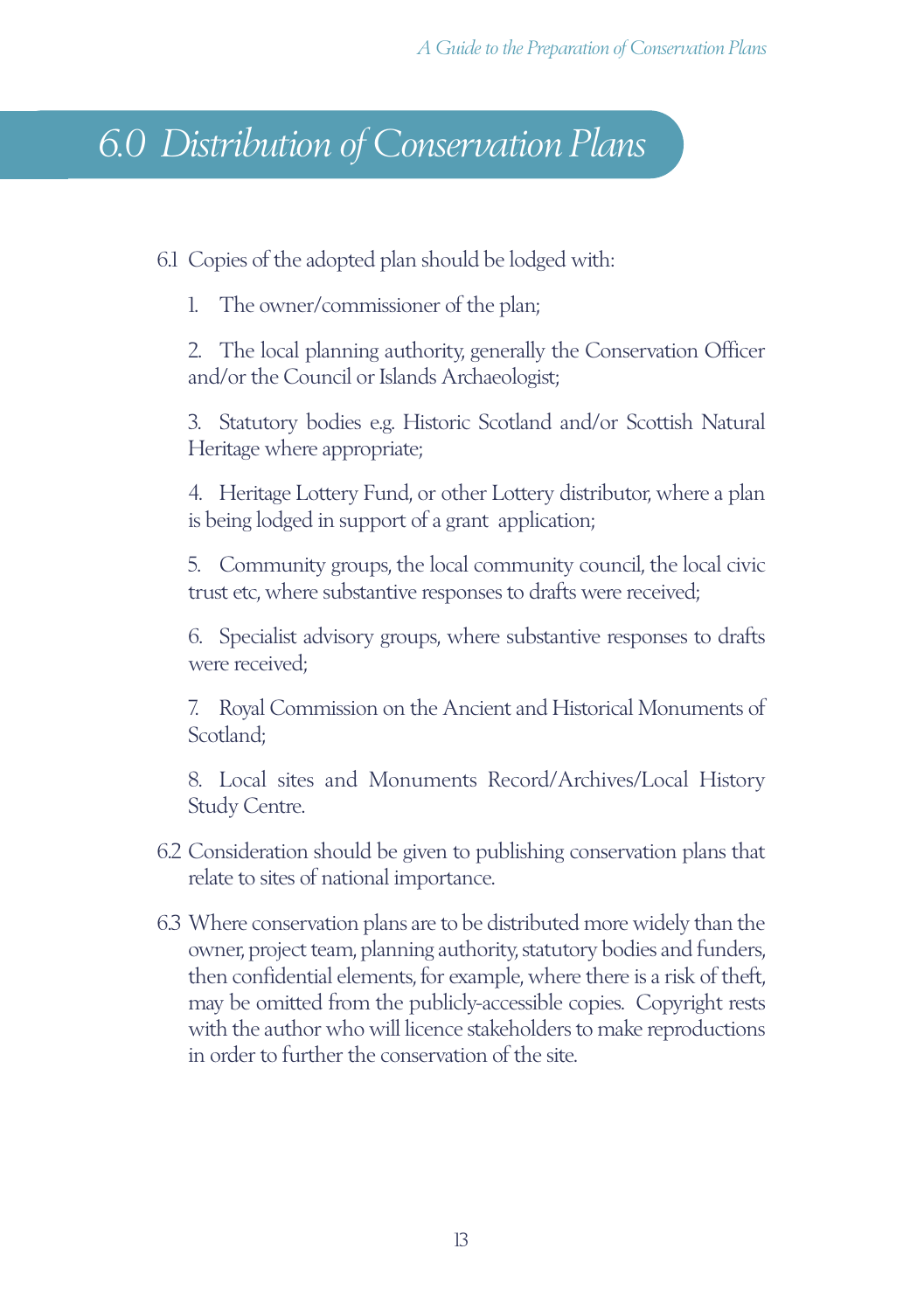## *7.0 Presentation*

7.1 Conservation plans will be more authoritative, readily understandable and widely accessible if edited and presented in a professional manner. An A4 format is easily read and filed. Text should be supported by illustrations.

> HISTORIC SCOTLAND 2000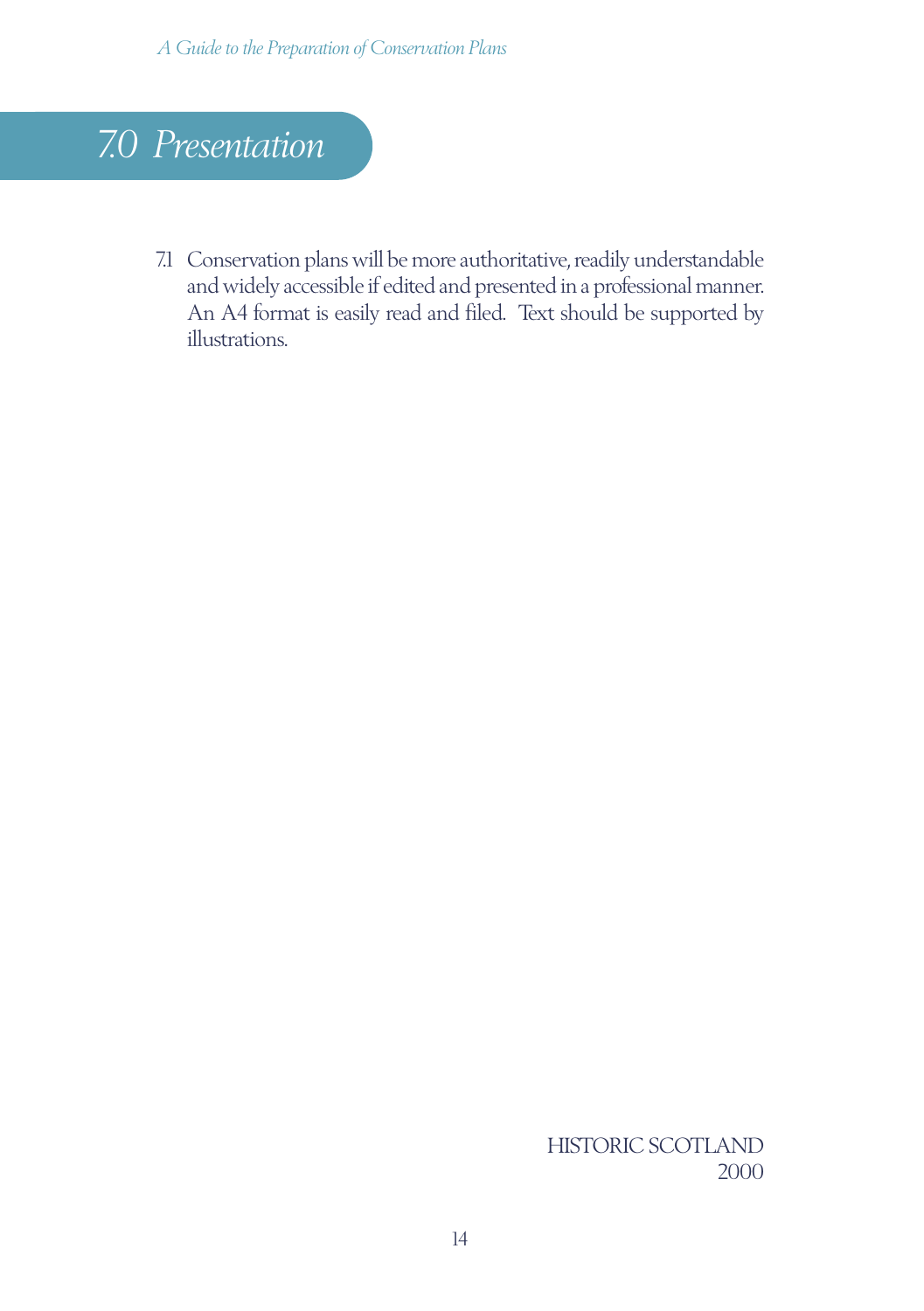## *ANNEX A*

#### CONSERVATION PLAN: DRAFT CONTENTS PAGE

| Introduction:                  | Address<br>Brief description of the site<br>Authorship<br>Date of preparation<br>Stakeholders<br>Recipients<br>List of those consulted                                                                                                                                                                                                                                                                                                                         |
|--------------------------------|----------------------------------------------------------------------------------------------------------------------------------------------------------------------------------------------------------------------------------------------------------------------------------------------------------------------------------------------------------------------------------------------------------------------------------------------------------------|
| Summary:                       | Main conclusions and recommendations                                                                                                                                                                                                                                                                                                                                                                                                                           |
| <b>The Site:</b>               | Name<br>Address<br>Location<br>Grid reference<br>Current ownership<br>Any statutory or non-statutory designations                                                                                                                                                                                                                                                                                                                                              |
| Assessment of<br>Significance: | Assessment and analysis of the historical and cultural<br>significance of the site, noting any features of related<br>interest                                                                                                                                                                                                                                                                                                                                 |
|                                | Resources audit, including:<br>a site survey;<br>a schedule of elements of interest, within the site<br>and the immediate and wider setting;<br>a statement of the recorded history of the site and<br>its contents;<br>details of construction, materials and decoration;<br>hard and soft landscaping;<br>information on previous interventions and repairs,<br>and earlier and current uses;<br>identification of any gaps in the knowledge of<br>the site. |